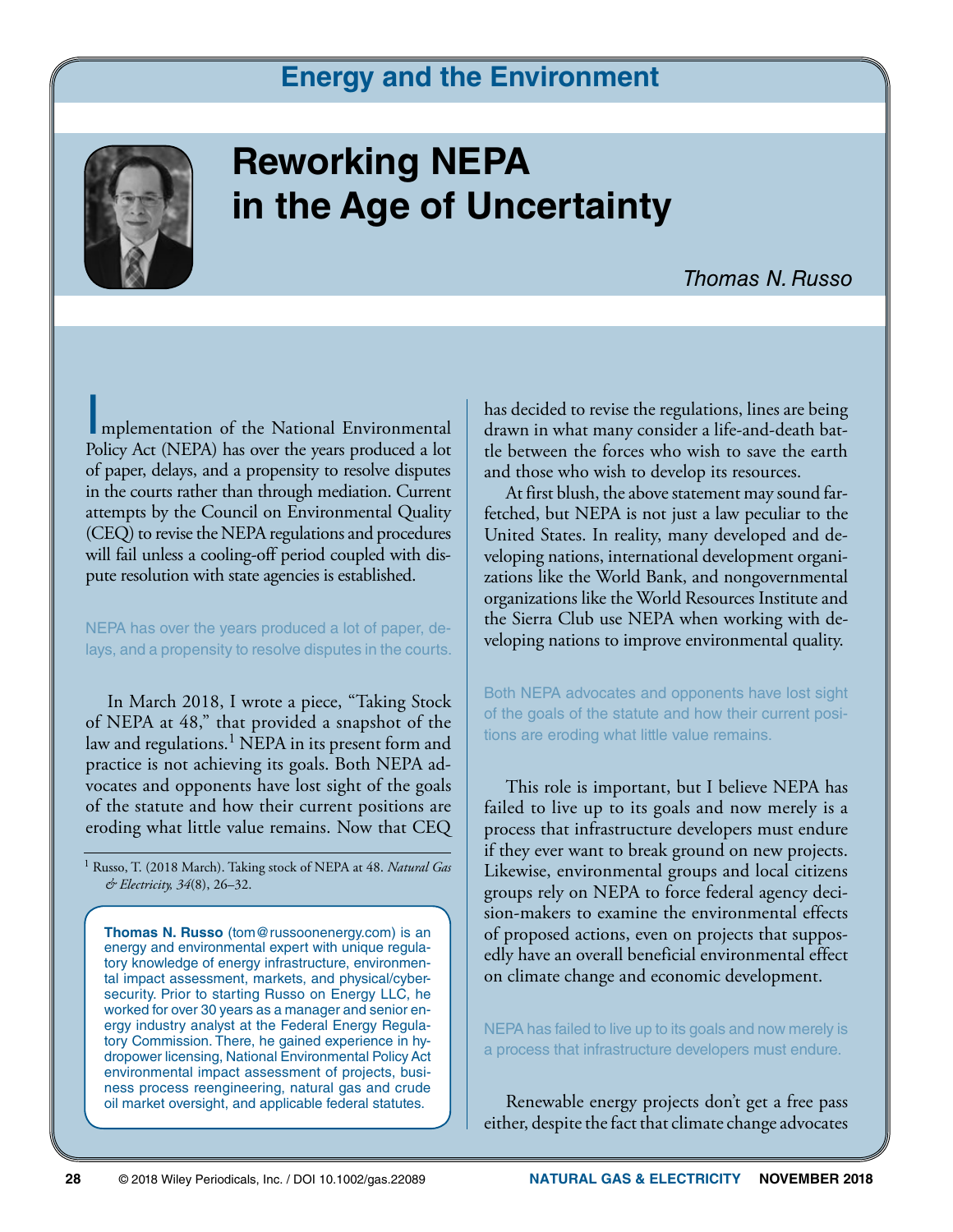insist these projects are the answer if we are to avoid global warming.

#### **THERE'S MORE TO NEPA THAN PRODUCING "GOOD PAPER"**

Today's NEPA documents do one thing very well—they produce a great deal of paper. They cover all aspects of a proposed project, not just the most important topics that the original law contemplated. NEPA "scope creep" for all projects has evolved into a "sprint," which results in environmental impact statements that are thousands of pages long, including detailed appendices. The only people who understand these documents are the consultants and staff that actually write the documents. Developers and agency decision-makers reluctantly agree to expand the scope of their NEPA reviews and more detailed analyses merely to develop a record to demonstrate to the courts that they have complied with the statute.

The only people who understand these documents are the consultants and staff that actually write the documents.

Unfortunately, in developing countries these voluminous environmental assessments are soon forgotten by government sponsors of the project as soon as the project funding is approved. As a result, the necessary mitigations required to avoid or reduce the environmental effects of the project are never implemented or enforced. In my opinion, funds that could be used to mitigate environmental impacts are unwisely spent, producing a spectacular environmental review instead.

The biggest loser in these cases is the environment and people who live in the project area.

# **STOPPING THE PROJECT, NOT MITIGATING ENVIRONMENTAL IMPACTS, NOW THE OBJECTIVE**

As a NEPA practitioner, I'd prefer to conduct rigorous scoping to identify the most important resources to analyze and then concentrate on the mitigation needed to reduce those impacts to an acceptable level. In practice, though, everything is important, and a great deal of effort is spent on trying to discourage, delay, and litigate. The

last part is most problematic, often because to environmental groups and local citizens groups, NEPA is merely a tool to stop projects or the government from pursuing policies they fundamentally disagree with.

To environmental groups and local citizens groups, NEPA is merely a tool to stop projects or the government from pursuing policies they fundamentally disagree with.

These policies include expanding natural gas and oil pipelines, liquefied natural gas (LNG) terminals, and hydropower and coal projects. Congress has spoken on many of these issues over the years through amendments to the Energy Policy Act, Natural Gas Act, Natural Gas Policy Act, and Federal Power Act. Neither political party has revised NEPA or the aforementioned laws, let alone the Clean Water Act (CWA) and Coastal Zone Management Act (CZMA), which come into play when infrastructure projects are proposed. Nevertheless, these "life-and-death" minidramas are acted out across the United States in numerous environmental reviews of natural gas, oil, LNG, and hydropower project proposals.

Opposition groups, federal and state agencies, and project proponents often overlook the fact that natural gas, LNG, and hydropower projects are long-lived assets. It may take several years to construct a project, and the project may be operating for more than 50 years. Mitigation is required during construction and over the life of the project.

Federal decision-makers must make sure that mitigation is carried out properly according to the terms of the permit and not just assume that a project developer will implement the measures. Thus, a federal decision-making agency must play a significant role not only during the preparation of a NEPA review document, but also during construction and operation. The Federal Energy Regulatory Commission recently announced it had hired an environmental contractor to oversee construction of LNG projects.

#### **NIMBY AND WE-KNOW-BETTER CROWD**

NIMBY (Not in My Back Yard) is alive and well in 2018.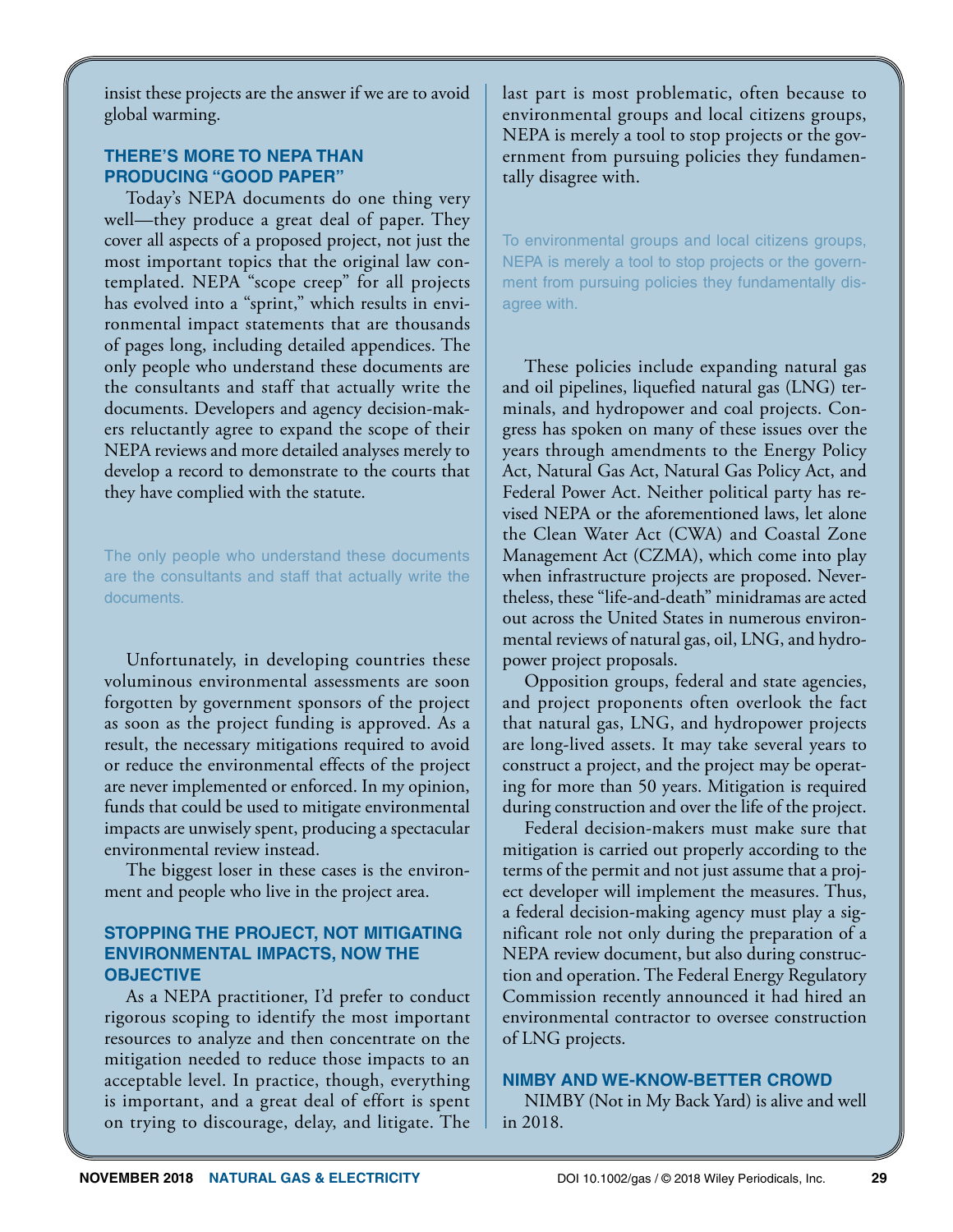It's nondiscriminatory in that it thwarts renewable energy projects as well as fossil fuel infrastructure projects. For environmental groups and local citizens directly affected by a proposed project, NEPA is merely a tool to stop projects or the government from pursuing policies these groups fundamentally disagree with. This often results in the politicization of NEPA. These policies include expanding natural gas and oil pipelines, LNG terminals, and hydropower and coal projects.

NEPA is merely a tool to stop projects or the government from pursuing policies that these groups fundamentally disagree with.

Congress has spoken on many of these issues over the years through amendments and passage of the Energy Policy Act, Natural Gas Act, Natural Gas Policy Act and Federal Power Act. Neither political party has revised NEPA, but both parties have tried to make the siting and NEPA process more transparent and efficient to balance developers' and the general public's interests.

No one can predict the future exactly, but opponents of energy projects often question the need for energy infrastructure projects, as if these opponents had perfect knowledge of the complexities of energy markets, technology, and economics, which may be based on sketchy evidence and fake news. While the need for a project is important, most natural gas and electricity professionals will tell you that this is not easy to do and is often fraught with risk. These same groups who claim to have 20–20 vision on energy are nowhere to be found if things don't turn out as they predicted.

Opponents of energy projects often question the need for energy infrastructure projects, as if these opponents had perfect knowledge of the complexities of energy markets.

Energy markets are complex, and the analysis of project need will always be done without perfect information. 2 See https://www.regulations.gov/docket?D=CEQ-2018-0001.

## **STATE PUBLIC UTILITY COMMISSIONS ARE NOWHERE TO BE FOUND**

Today's natural gas and electricity system and the benefits it provided in the form of low rates, energy security, and a greener power sector, which have reduced CO2 levels and benefited the climate, are either ignored or condemned. Nevertheless, these "life-and-death" minidramas are acted out across the United States in numerous environmental reviews of natural gas, oil, LNG, and hydropower project proposals.

State fish and wildlife and water quality agencies participate in the NEPA process, but the state public utility commissions or other government bodies that regulate retail rates as a rule are silent in FERC proceedings on natural gas, LNG, and hydropower proceedings. This lack of input has never made sense to me, because natural gas utilities and load-serving entities will often benefit from greater availability of natural gas supplies and/or the renewable energy from nonfederal hydropower.

State public utility commissions or other government bodies that regulate retail rates as a rule are silent in FERC proceedings.

The vacuum created by the absence of state PUCs leaves state environmental agencies in the dark about their respective states' energy plans or goals. Instead, they focus exclusively on environmental issues and are subject to local politicians or the governor's office who are either supporting or opposing the projects. State PUCs don't necessarily have to support projects unless they have specifically approved rates. However, they can provide insights and information on how a project's energy would be used in their state, along with any benefits.

#### **CEQ IS ASKING THE RIGHT QUESTIONS**

CEQ has made a good start on posing 20 questions to stakeholders on provisions of the regulations related to the NEPA process and the scope of NEPA review. CEQ has received 12,515 comments.<sup>2</sup>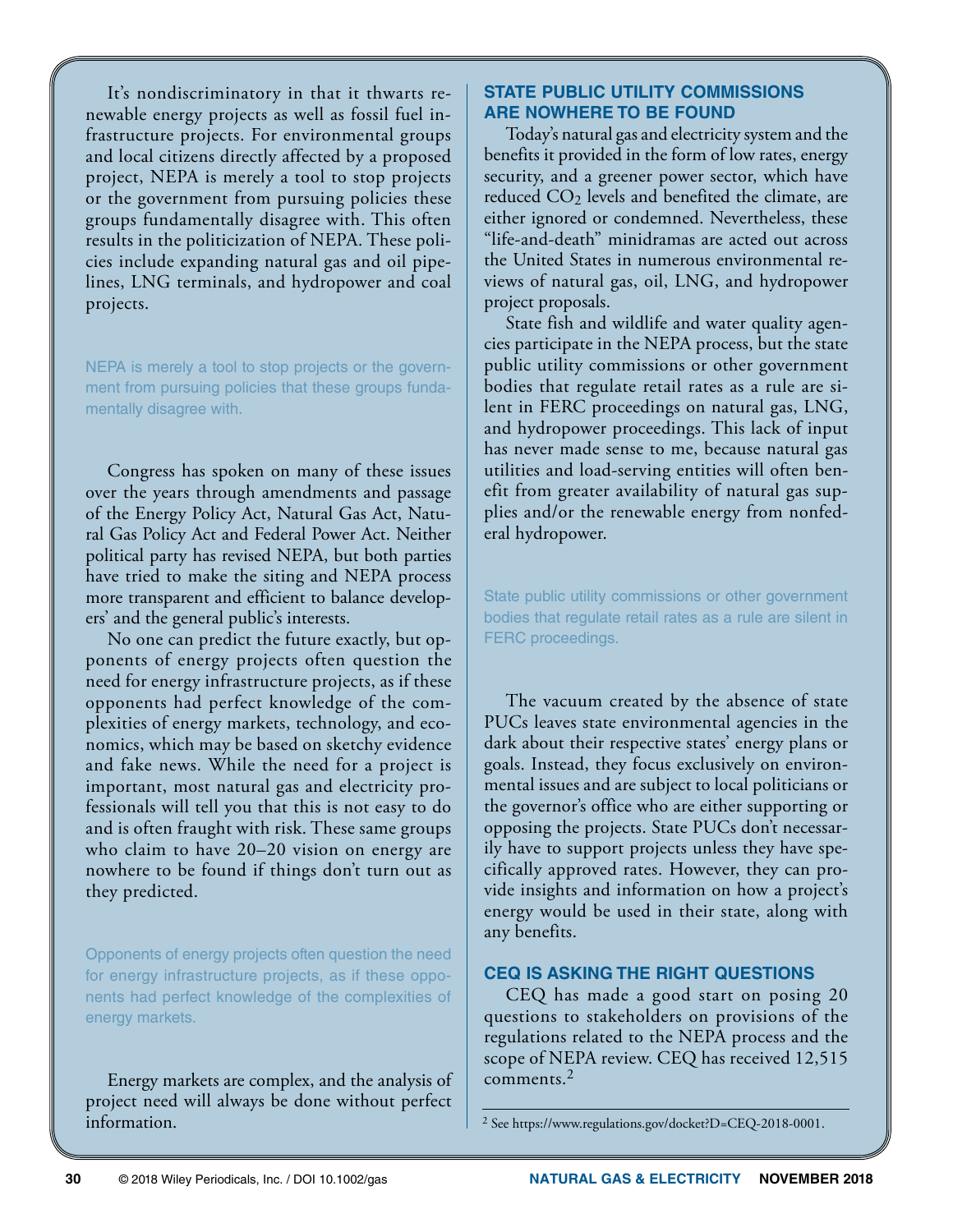Aside from reviewing the numerous comments, CEQ will have to determine the merit of the comments, and which warrant changes to the existing regulations. CEQ should draw on the insights of other lead federal agencies or, at a minimum, should insist that these agencies comment on any proposals in either a technical workshop or in writing (**Figure 1**).

Even if CEQ manages to issue final regulations, it must ensure that lead federal agencies do not have to revise their current regulations by going through a separate rulemaking process. The latter occurred after CEQ issued its original regulations in November 1978. For example, FERC implemented its NEPA regulations in December 1987 and has revised these several times over the years.<sup>3</sup>

### **ACTIONS SPEAK LOUDER THAN WORDS**

Stakeholders should not focus on CEQ's initiative exclusively or ignore Executive Order 13807— Establishing Discipline and Accountability in the Environmental Review and Permitting Process for Infrastructure Projects. The executive order is forcing federal agencies to coordinate their reviews and work more efficiently to arrive at project decisions faster, and is showing some progress.

FERC is very engaged in expediting reviews of LNG terminals.<sup>4.</sup> This engagement is not surprising given the ongoing criticism by members of Congress and industry stakeholders about the timeliness of the FERC's reviews. FERC has signed a Memorandum of Understanding (MOU) with the Pipeline and Hazardous Materials Safety Administration (PHMSA). The key provision of the MOU is that PHMSA will issue a "Letter of Determination" that FERC can rely on "as the authoritative determination of a proposed LNG facility's ability to comply with the requirements" of PHM- $SA's$  LNG facility safety regulations.<sup>5</sup> This letter is to be issued before the final FERC environmental document; thus, FERC can rely on it for its public interest determination instead of doing its own safety analysis.

Lovells, H. (2018, September 5). FERC announces steps to streamline LNG permitting. *Lexology.* Retrieved from http://bit. ly/2NooVhn. 5 49 CFR Part 193.

3 See Order 486, 52 FR 47910, Dec. 17, 1987.



**Figure 1.** CEQ Role